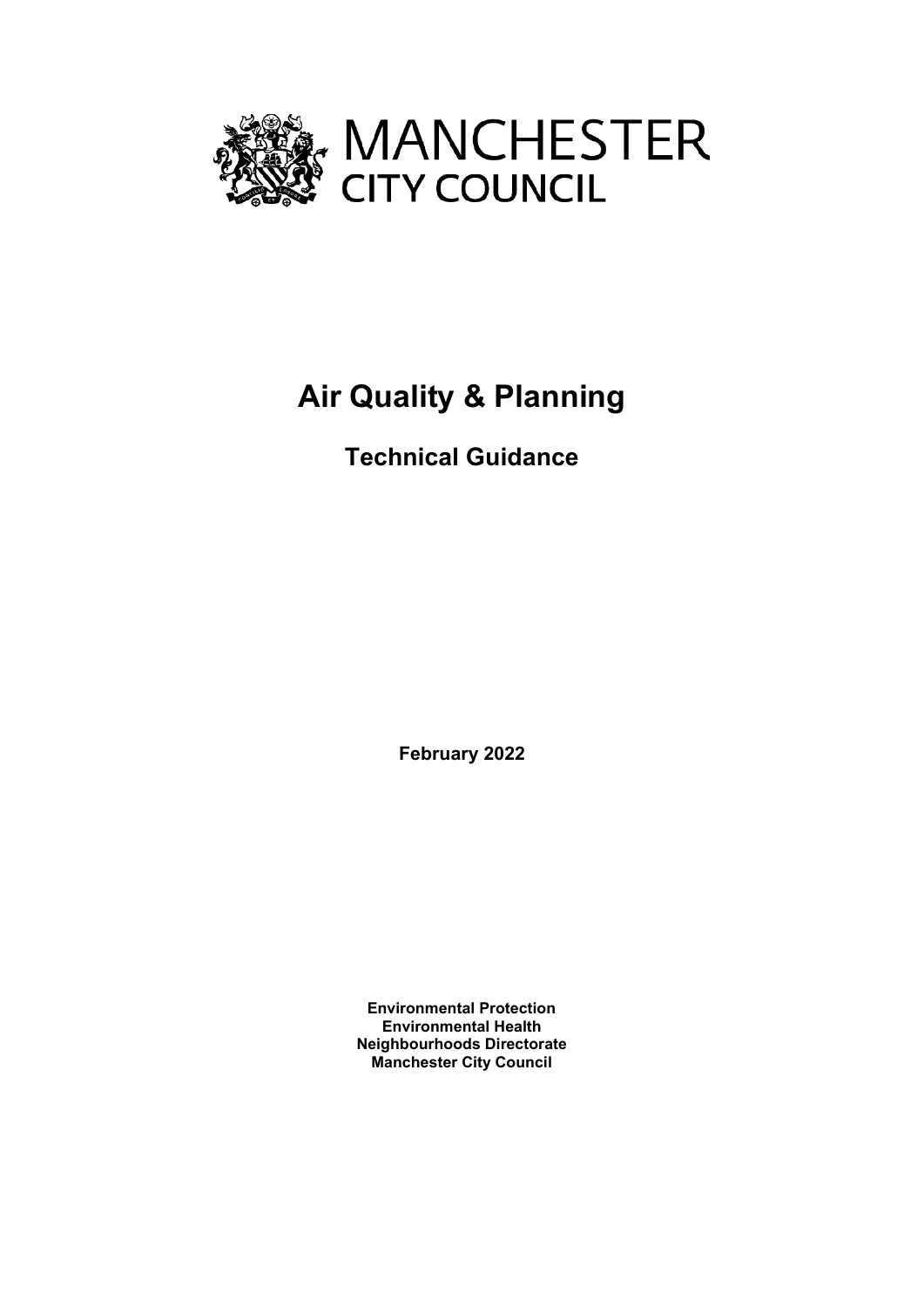## **Contents**

| $\mathbf 1$ . |  |  |
|---------------|--|--|
|               |  |  |
|               |  |  |
| 22            |  |  |
|               |  |  |
|               |  |  |
|               |  |  |
|               |  |  |
|               |  |  |
|               |  |  |
|               |  |  |
|               |  |  |
|               |  |  |
|               |  |  |
|               |  |  |
|               |  |  |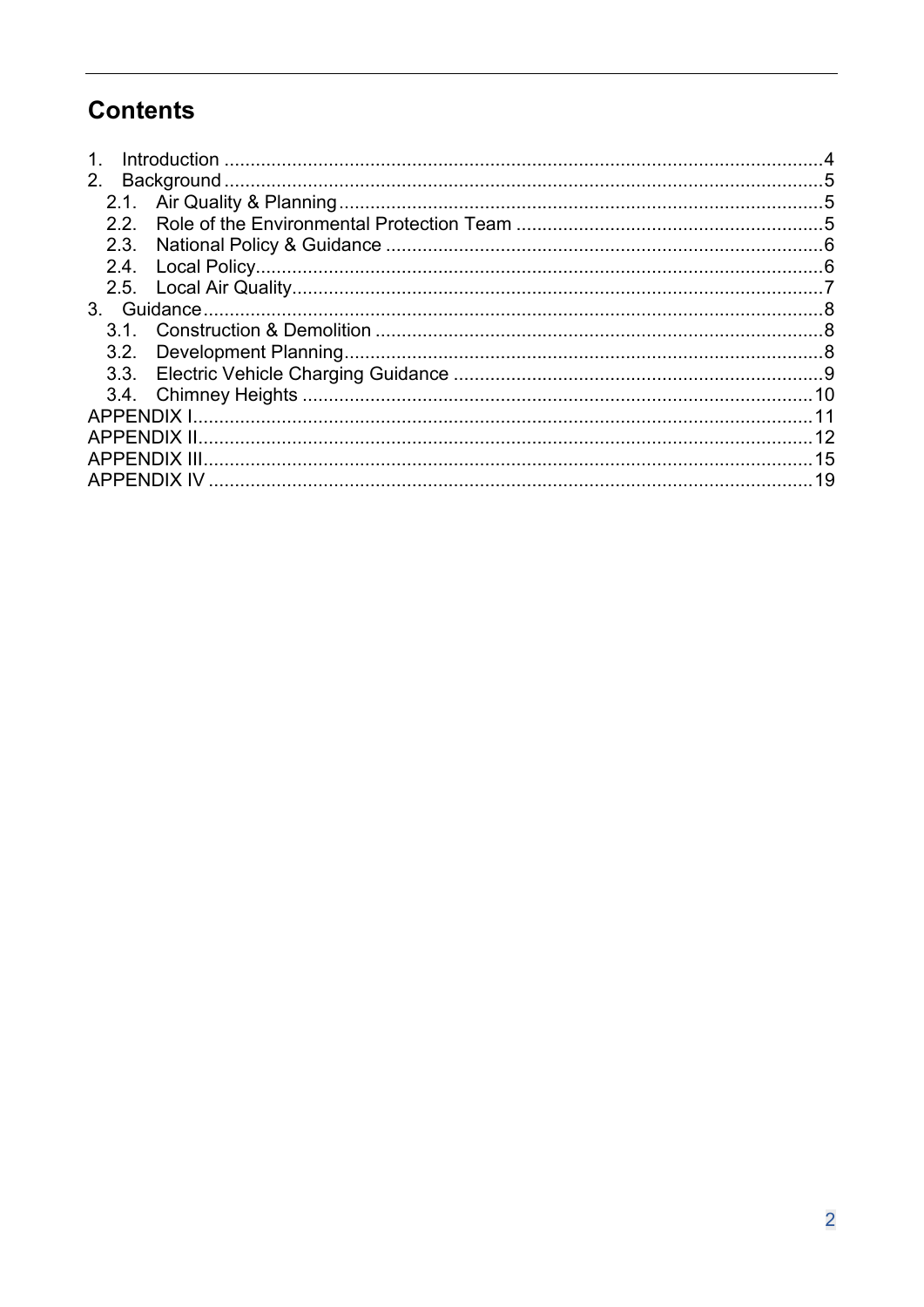#### **Service Aim**

The Our Manchester Strategy 2016-2025 sets out the future Manchester our whole city is building together. We aim to be in the top-flight of world class cities with a dynamic economy and highly skilled people; well-connected, addressing climate change, feeling safe and living well.

The Council has recently reset its priorities up to 2025, refocusing on the challenges – putting equality, inclusion and sustainability centre stage, with a renewed focus on young people, our economy, health, housing, environment and infrastructure.

Through each priority runs Manchester's commitment to build a fairer city for everyone who lives, works, volunteers, studies or plays here:

- Thriving and sustainable vibrant with a cutting-edge economy
- Highly Skilled work ready, well-educated people
- Progressive and equitable so people can thrive, with better joined up support and services
- Liveable and zero carbon safe, enjoyable neighbourhoods with affordable housing, zero carbon by 2038 using green growth and design, energy and more climate resilience
- Connected more walking, cycling and green transport, and accessible digital technology used by and working for everyone.

The guidance aims to provide help and advice in relation to air quality in a planning context to encourage good practice and mitigation of impacts. It outlines what is expected in relation to current guidance and policy with the aspiration that new developments achieve the highest possible standards without compromising the health and well-being of people that live and work within the City of Manchester.

Applicants, developers and air quality consultants are advised to read this document prior to submitting a planning application.

This document is written to serve as an informative and a helpful source of advice. Readers must note **that legislation, guidance and practical methods may be subject to change. The Council has taken all reasonable precautions to ensure the information is correct. However, the Council, its officers, servants, or agents, will not accept any liability for loss or damage caused by any person relying on this information, or for any errors or omissions in the information provided.**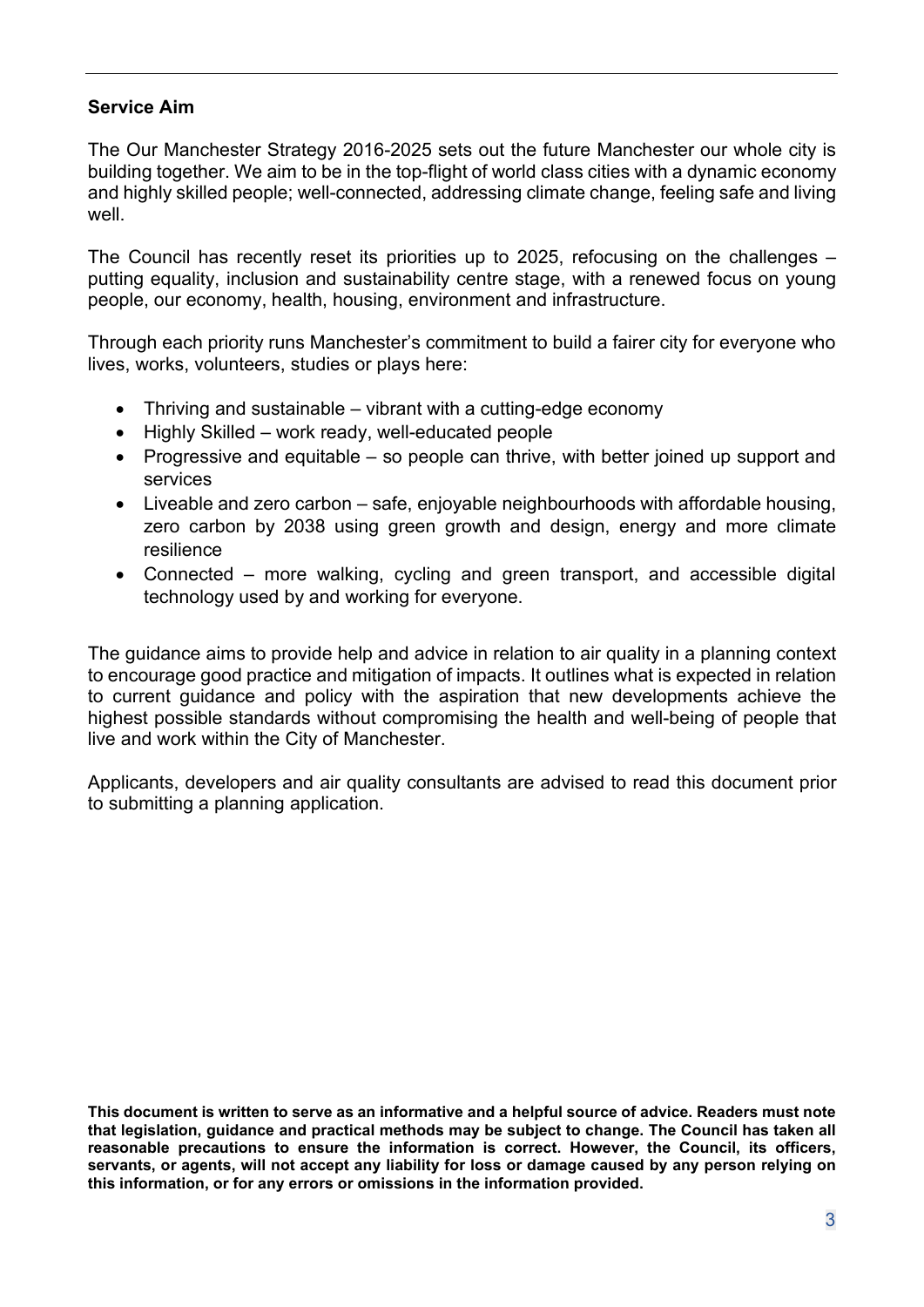#### <span id="page-3-0"></span>**1. Introduction**

Air quality has a significant impact on public health, both in terms of mortality and on people's quality of life. It is therefore important that action is taken to minimise the impacts of air pollution.

Local planning decisions have an important role to play since they can significantly affect local air quality through their design, location and management of emissions, whether this be through the sources of emissions or their receptors.

This technical guidance is focused on reducing air pollution from road transport as the major source of emissions in Manchester. Other development-related sources are only covered briefly in this document.

The guidance seeks to support the planning system in lowering transport emissions and improving local air quality. The approach set out within this document is based on that provided by Environmental Protection UK and the Institute of Air Quality Management<sup>1</sup>.

Sites and developments that fall under other regulatory regimes, including Integrated Pollution Prevention and Control (IPPC), Local Authority Pollution Prevention and Control (LAPPC), waste management licensing, and Environmental Impact Assessment (EIA) regulations, may require alternative or additional assessments relating to air quality.

This document provides guidance that is not exhaustive; if you have any questions or wish to discuss the requirements of a specific air quality assessment, please contact the Environmental Protection team by registering your enquiry at:

[www.manchester.gov.uk](http://www.manchester.gov.uk/)

<sup>1</sup> <http://iaqm.co.uk/guidance>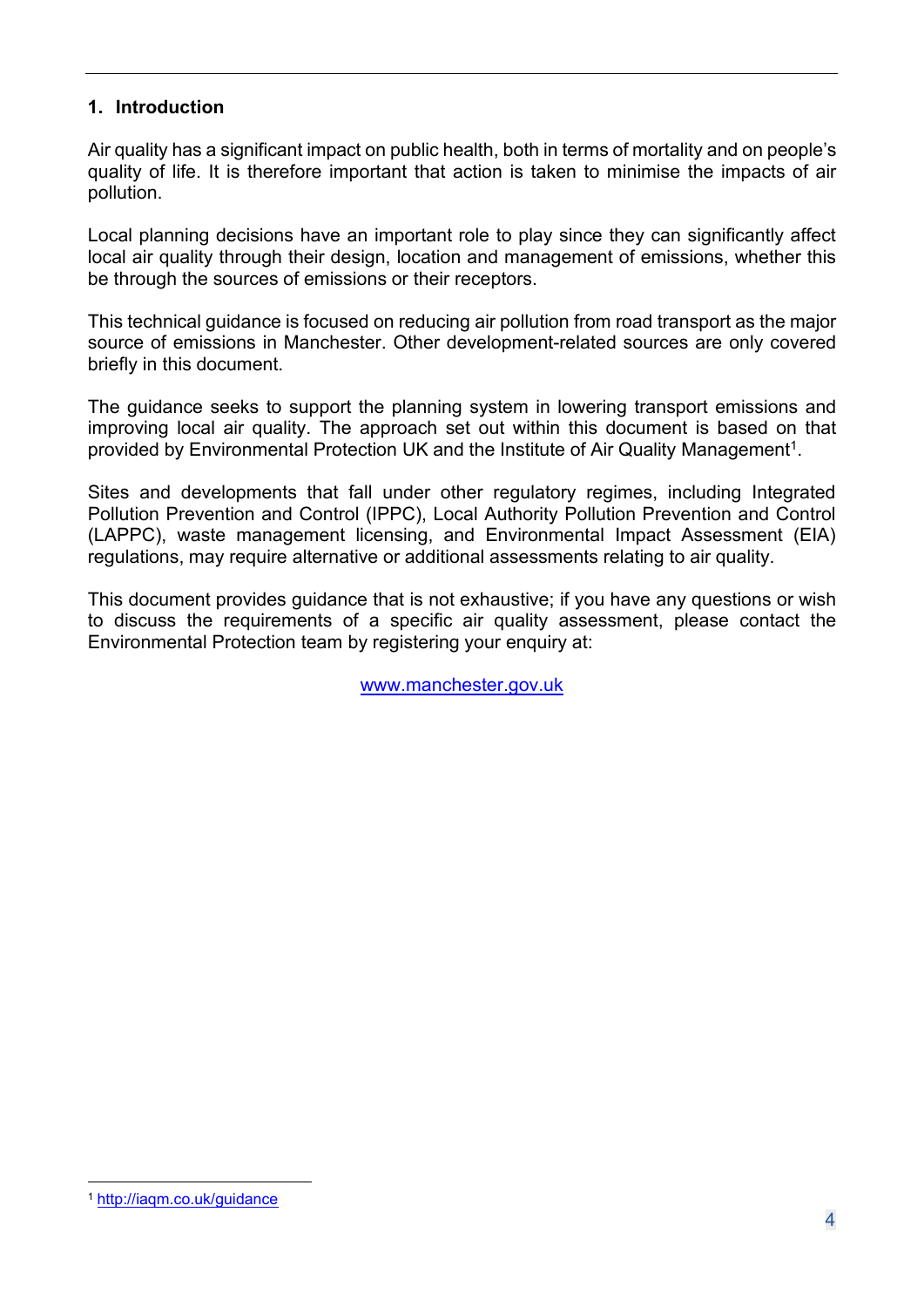## <span id="page-4-0"></span>**2. Background**

Manchester City Council (MCC) recognise the significant negative health and well-being impacts of poor air quality. Not only early and excess deaths, but also impacts from cradle to grave in prenatal and perinatal thriving, birth weight, physical and mental degradation, and lifelong susceptibility to poor health outcomes.

The main pollutants of concern are nitrogen dioxide ( $NO<sub>2</sub>$ ) and particulate matter PM<sub>10</sub> and PM<sub>2.5</sub>. The exceedance of NO<sub>2</sub> air quality objectives and elevated levels of particulate pollution in areas of Manchester are a significant health concern and concentrations of these pollutants, and their associated health impacts, therefore need to be reduced.

Once emitted into the atmosphere, pollutants are carried and dispersed with air movement and may be subject to chemical change. Controlling concentrations either within pollution hotspots or across a wider area must take such atmospheric processes into account. This means that action is needed not only in the specific locations where the most harm occurs, but also more widely across the district, region and further afield in the United Kingdom and continental Europe.

Road transport is the major source of  $NO<sub>2</sub>$  emissions in Manchester, however other development-related sources include gas or biomass boilers and combined heat and power (CHP) plant, which are dealt with in section 3 of this document. Domestic solid fuel burning is the major source of  $PM_{2.5}$  in the UK<sup>2</sup>, but a consideration of this source is outside the scope of this guidance.

#### <span id="page-4-1"></span>**2.1. Air Quality & Planning**

New development can pose the following concerns in relation to air quality:

- Emissions that arise from construction and use of a site, which add cumulatively to existing pollution levels locally, across the district and beyond.
- Harm to individuals arising as a result of introducing new exposure to air pollutants through their occupation of the development.

#### <span id="page-4-2"></span>**2.2. Role of the Environmental Protection Team**

The Environmental Protection team (EP) are consulted by the Planning department on applications for new developments within Manchester's district.

EP consider a number of environmental issues, including air quality, before making a recommendation to the Planning department. Typically, this recommendation is that the application either be approved, approved subject to appropriate conditions, or refused.

The recommendations made by EP are not binding on the Planning department, who will consider all relevant issues concerning a planning application, but air quality is a material planning consideration that must be taken into account in the decision-making process.

<sup>2</sup> <https://www.gov.uk/government/statistics/emissions-of-air-pollutants/emissions-of-air-pollutants-in-the-uk>[particulate-matter-pm10-and-pm25](https://www.gov.uk/government/statistics/emissions-of-air-pollutants/emissions-of-air-pollutants-in-the-uk-particulate-matter-pm10-and-pm25)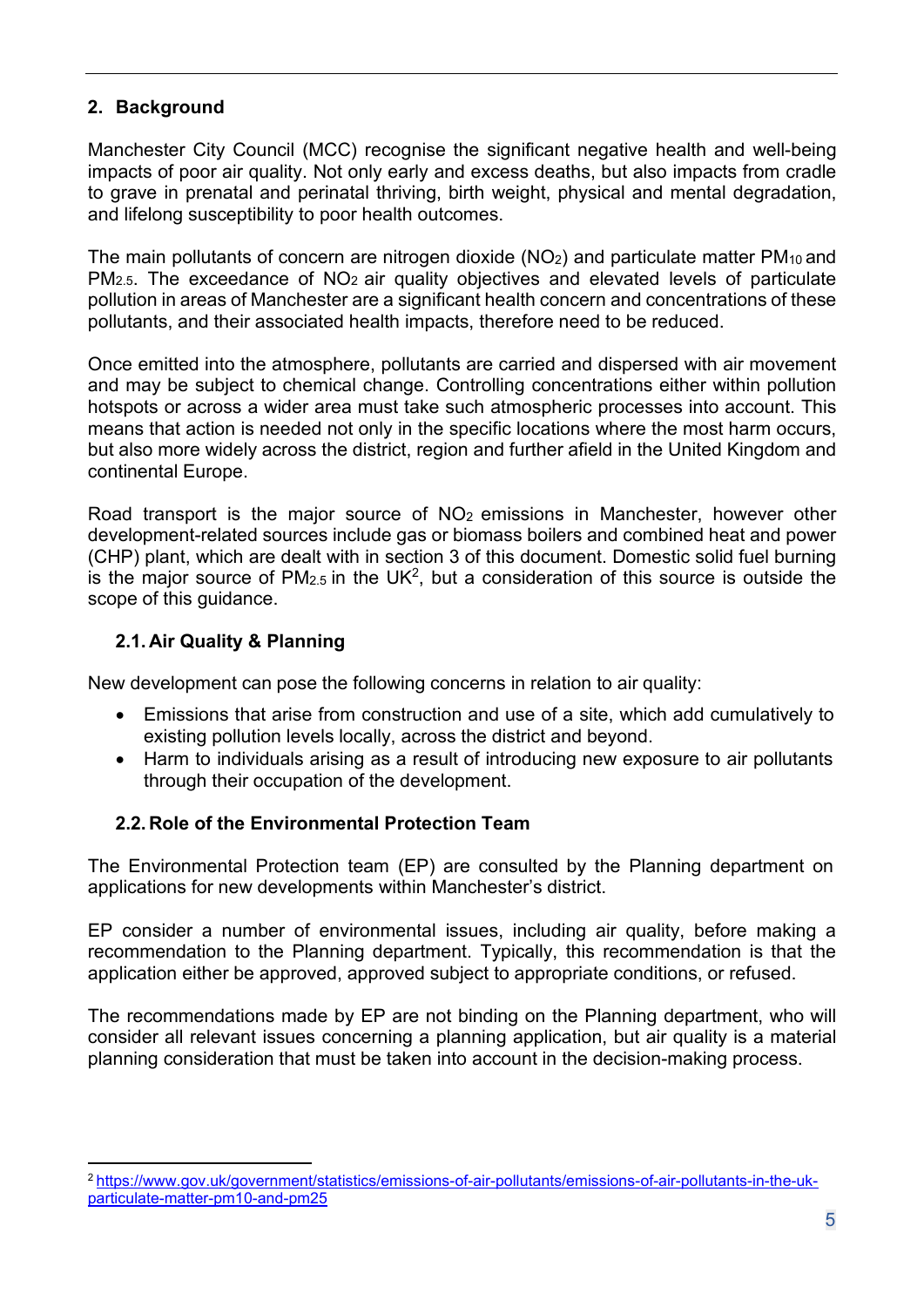In addition to making recommendations to the Planning department, EP can provide advice to applicants and their consultants prior to the submission of a planning application and/or the preparation of an air quality assessment.

EP are also consulted on chimney stack heights as they must ensure that emissions from chimneys, together with any associated arrestment plant of large boilers and furnaces, are dispersed effectively into the atmosphere and do not create the potential for health impacts or cause a nuisance.

## <span id="page-5-0"></span>**2.3. National Policy & Guidance**

Local authorities have a statutory duty to work towards compliance with the health-based Air Quality Objectives for key pollutants in the National Air Quality Regulations<sup>3</sup>. Public Health managers also have responsibilities to respond to air quality impacts detailed under the Public Health Outcomes Framework4.

Local planning decisions have an important role to play in achieving these outcomes since they can significantly affect local air quality through the design and location of emissions sources and receptors. The National Planning Policy Framework (NPPF)<sup>5</sup> provides guidance on how planning can take account of the impact of new development in air quality, and specifically requires that development should:

- Exploit opportunities for sustainable transport modes;
- Incorporate facilities for charging plug-in and other ultra-low emission vehicles;
- Not cause unacceptable impacts on air quality;
- Contribute towards compliance with relevant limit values and national air quality objectives;
- Properly consider the impact on Air Quality Management Areas (AQMA) and Air Quality Action Plans (AQAP); and
- Consider the cumulative impacts of air quality.

The Institute of Air Quality Management (IAQM) and Environmental Protection UK (EPUK) also provide guidance for the consideration of air quality within the land-use planning and development control processes<sup>6</sup>, and this is discussed in section 3 below.

## <span id="page-5-1"></span>**2.4. Local Policy**

The Manchester Core Strategy (2012), makes reference to air quality throughout the document and includes a specific policy, EN 16 'Air Quality', which states the following:

"The Council will seek to improve the air quality within Manchester, and particularly within Air Quality Management Areas, located along Manchester's principal traffic routes and at Manchester Airport. Developers will be expected to take measures to minimise and mitigate the local impact of emissions from traffic generated by the development, as well as emissions created by the use of the development itself, including from Combined Heat and Power and biomass plant. When assessing the appropriateness of locations for new

<sup>3</sup> <https://uk-air.defra.gov.uk/air-pollution/uk-eu-policy-context>

<sup>4</sup> <https://www.gov.uk/government/collections/public-health-outcomes-framework>

<sup>5</sup> <https://www.gov.uk/government/publications/national-planning-policy-framework--2>

<sup>6</sup> <https://iaqm.co.uk/guidance/>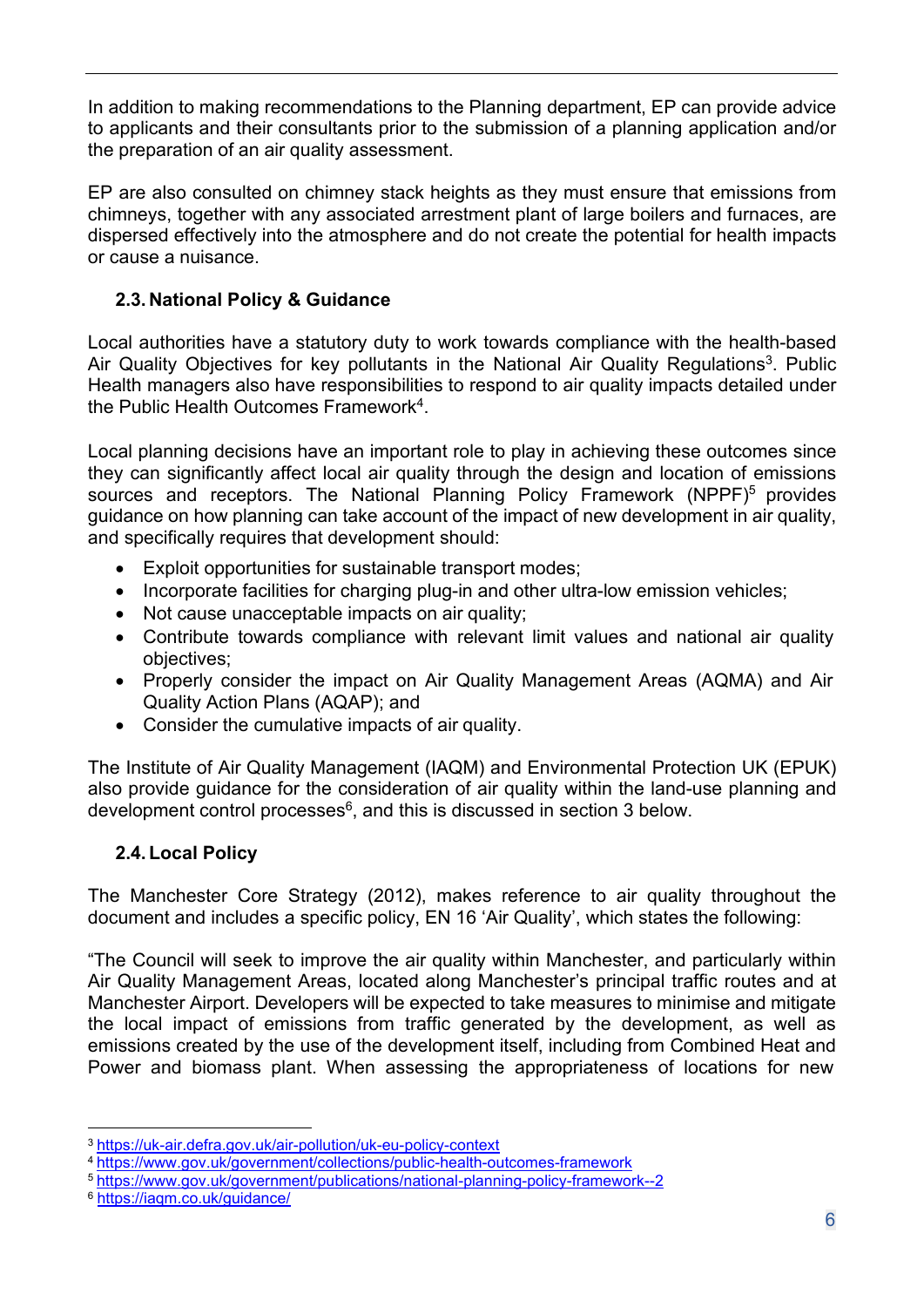development the Council will consider the impacts on air quality, alongside other plan objectives. This includes cumulative impacts, particularly in Air Quality Management Areas."

The Core Strategy goes further in stating that:

"Whilst this policy seeks to improve air quality within Manchester's AQMA it also applies across the District in order to assist air quality across Manchester remaining at acceptable levels. It should be noted that other policies within the Core Strategy will guide the location of development in order to reduce the need for private transport and encourage the use of decentralised and renewable energy and green infrastructure to reduce both emissions and their impact still further."

Policy DM 1 'Development Management' also includes a reference to air quality, stating that all development should have regard to effects on amenity, including air quality.

## <span id="page-6-0"></span>**2.5. Local Air Quality**

For the purpose of improving air quality and health impacts in Manchester, this guidance is concerned with achieving and maintaining compliance with air quality objectives, and with improving air quality further, particularly with respect to particulate matter concentrations.

#### **Nitrogen Dioxide (NO2)**

NO2 is the only pollutant for which Manchester currently exceeds legal limits. MCC designated the city centre and main arterial routes as an AQMA in 2001 due to the likelihood of annual average concentrations of NO2 exceeding national air quality objectives. There have been subsequent revisions to the AQMA, and its extent was most recently refined in 2016 and consolidated into the Greater Manchester (GM) AQMA.

The part of the AQMA that covers Manchester's district is shown in Appendix I.

Following the declaration of the AQMA, an AQAP was produced to address the identified elevated NO2 concentrations, and the most recent version issued by Transport for Greater Manchester (TfGM) and the GM local authorities in 20167. The AQAP includes measures concerning Development Control and Planning Regulation, which are further explained in section 3.

#### **Particulate Matter (PM10 and PM2.5)**

Whilst levels of PM<sub>10</sub> in Manchester do not breach national air quality objectives and, although there is currently no regulatory standard applied to PM2.5 for local authorities in England, it is acknowledged that fine particulate matter has a significant impact on health across the district, including attributable deaths from exposure to man-made pollution.

As a member of the World Health Organisation (WHO), Climate and Clean Air Coalition, and UN Environment-led 'BreatheLife' cities network, the GM Combined Authority (GMCA) including MCC has pledged to achieve the 2005 WHO air quality guideline for PM2.5 of 10  $\mu$ g/m<sup>3</sup> (micrograms per cubic metre) by 2030<sup>8</sup>.

<sup>7</sup> <https://cleanairgm.com/technical-documents>

<sup>8</sup> <https://breathelife2030.org/breathelifecity/greater-manchester/>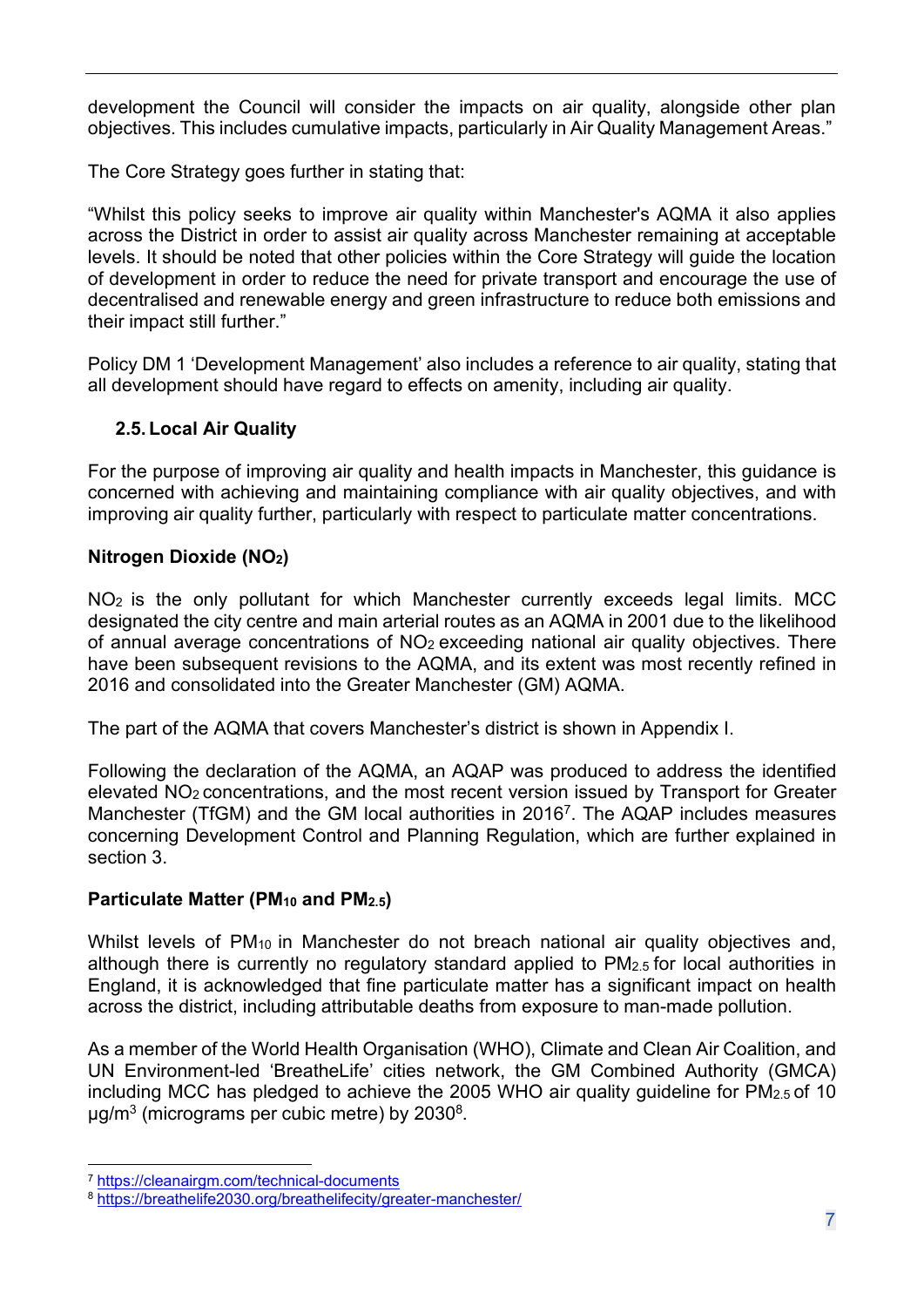## <span id="page-7-0"></span>**3. Guidance**

The AQAP includes a measure for GM councils to adopt best practice guidance regarding the assessment and mitigation of emissions from demolition and construction sites, and development planning, as issued by IAQM and EPUK.

MCC has adopted these approaches, and the following sections provide further details and guidance for each area of work.

## <span id="page-7-1"></span>**3.1. Construction & Demolition**

Harmful emissions contributing to decreased air quality in our local areas are produced during the demolition and construction phases of development. The main air quality impacts arising from these activities are:

- 1. Dust deposition resulting in the soiling of surfaces;
- 2. Visible dust plumes, which are evidence of dust emissions;
- 3. Elevated PM10 concentrations as a result of dust generating activities on site;
- 4. The transport of dust and dirt from the construction/demolition site onto the public road network, where it can be re-suspended by vehicles using the roads; and
- 5. An increase in concentrations of airborne particles and NO2 due to exhaust emissions from diesel powered vehicles and equipment used on site (Non-Road Mobile Machinery - NRMM) and vehicles accessing the site.

MCC, along with the other GM councils, recommends the use of construction guidance produced by the IAQM9, for construction and demolition air quality impact assessments. The guidance recommends an approach that the developer or their consultants should take in producing a satisfactory report for the local planning authority in order to determine what, if any, mitigation measures are required. The subsequent risk assessment process should involve the outlining of impacts for four delineated activities (demolition; earthworks; construction; and trackout) with reference to the scale and nature of the works, and the sensitivity of the area.

Appendix II provides a detailed summary of the IAQM construction guidance.

In addition to the IAQM guidance, MCC recommends that NRMM used on the site of any major development within Manchester city centre for the purpose of construction or demolition works should meet Stage IV of EU directive 97/68/EC, and Stage IIIA as a minimum.

## <span id="page-7-2"></span>**3.2. Development Planning**

In applying for planning permissions, developers will need to consider any air quality impacts the operational phase of the development may create, including the cumulative impacts of other committed developments. Impacts may include pollutant emissions from additional vehicle movements generated by the proposed development, substantial combustion processes, or from gas-fired boilers, CHP plant and solid biomass boilers.

<sup>9</sup> https://iaqm.co.uk/guidance/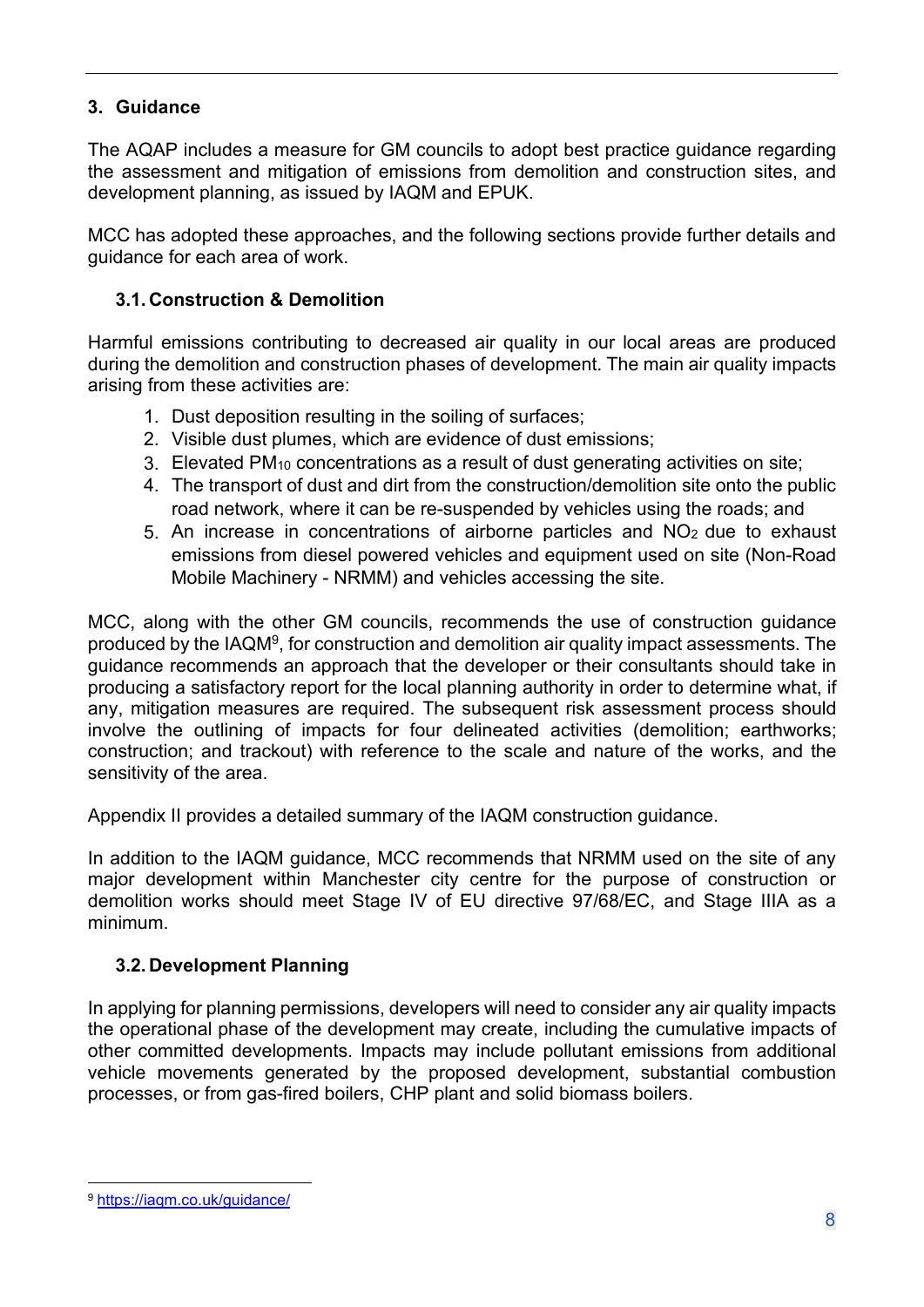The following issues should be considered:

- Compliance with air quality target values, long-term objectives and relevant limit values for concentrations of key air pollutants;
- Whether the development will materially affect any air quality action plan or strategy;
- Overall changes in air quality as a result of a proposed development; and
- Whether the development will introduce new relevant exposure into an area of existing poor air quality.

MCC, along with the other GM councils, recommends that the planning guidance produced by IAQM/EPUK<sup>10</sup> is used by developers when preparing relevant submissions to the local planning authority. The guidance outlines good design and best practice principles relevant for developments of a scale that pose potential risks to local air quality, as well as providing requirements for undertaking an air quality impact/exposure assessment and applying suitable mitigation measures where necessary. The recommended procedures include screening the development in order to determine the level of assessment required, and the use of Defra's 'damage cost' calculations (for additional pollutant population exposure emissions costs) for major developments and/or where there may be a cumulative impact.

Appendix III provides a detailed summary of the IAQM/EPUK planning guidance. In addition to the GMCA pledge regarding PM2.5 levels, the 2005 WHO recommended limit for PM2.5 is likely to be a legal requirement by the end of 2022. Developers should take this into consideration, seek to reduce contributions of this pollutant by the proposed development, and include the pollutant in air quality impact assessments as good practice. Due to limited monitoring data currently available at a local level, this may only be possible by comparisons with national background concentration datasets and qualitative assessment. It should also be noted that mitigation measures for NO<sub>2</sub> are likely to be of benefit in addressing PM<sub>2.5</sub> emissions from construction and operational phases.

## <span id="page-8-0"></span>**3.3. Electric Vehicle Charging Guidance**

Increasingly, providing electric vehicle charging (EVC) infrastructure is considered an effective measure to mitigate local air quality impacts from road vehicle journeys created by proposed development. MCC encourages developers or their representatives to demonstrate that consideration of providing EVC infrastructure commensurate with the development's scale and MCC's best practice recommendations has taken place at the planning application stage.

MCC's EVC recommendations have been developed from the IAQM/EPUK planning guidance referenced above, and in consultation with the Energy Saving Trust and TfGM Planning Task & Finish Group.

Appendix IV contains a summary of MCC's recommended best practice EVC measures.

Developers should also be aware of the minimum requirements of Building Regulation Approved Document S: infrastructure for charging electric vehicles.

<sup>10</sup> https://iaqm.co.uk/guidance/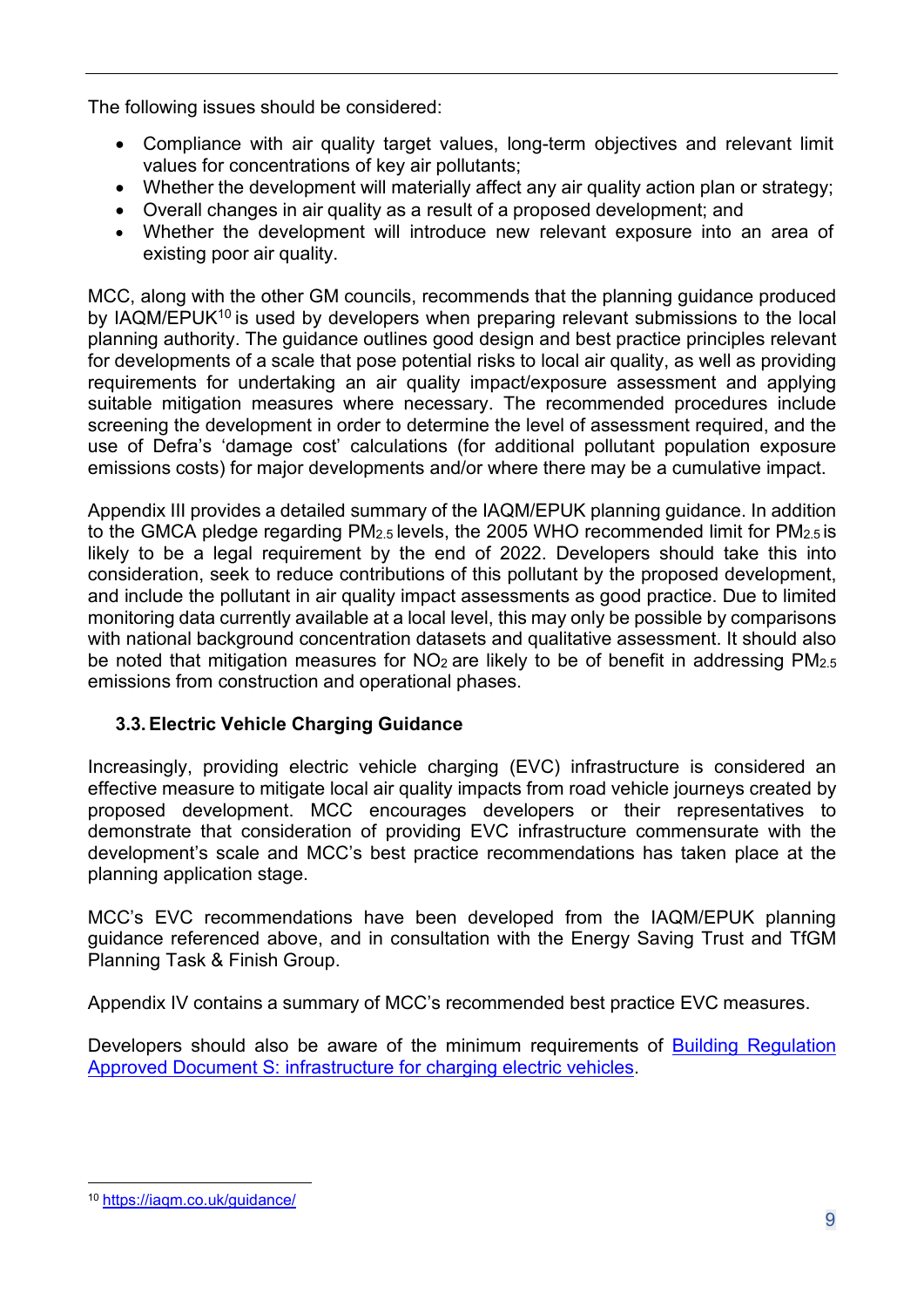#### <span id="page-9-0"></span>**3.4. Chimney Heights**

Minimum heights are required for chimneys or stacks to ensure adequate dispersion. Under the Clean Air Act 1993, chimney height approval by the local authority is required for commercial furnaces if they:

- burn pulverised fuel;
- burn at a rate of 45.4 kg or more per hour any other solid matter;
- burn at a rate equivalent to 366.4 kilowatts or more of any liquid or gaseous matter.

It is an offence to operate a furnace meeting any of the above conditions if the chimney height has not been approved, or if any conditions of the approval have not been complied with.

Minimum chimney heights would normally be determined by an assessment using the HMIP 1993 'Guidelines on Discharge Stack Heights for Polluting Emission, Technical Guidance Note D1 (Dispersion)' adapted to modern air quality standards<sup>11</sup>, or the Environment Agency's H1 risk assessment tool<sup>12</sup>. The IAQM/EPUK planning guidance referred to in section 3.2 above also provides further information on stack heights.

If a commercial furnace and chimney is proposed, the guidance referred to above should be reviewed, and an application form requested via MCC's chimney height [approval](https://secure.manchester.gov.uk/info/200075/pollution/5705/chimney_height_approval) webpage<sup>13</sup>.

<sup>11</sup> <https://laqm.defra.gov.uk/laqm-faqs/faq89.html>

<sup>12</sup> <https://www.gov.uk/government/collections/risk-assessments-for-specific-activities-environmental-permits>

<sup>13</sup> [https://secure.manchester.gov.uk/info/200075/pollution/5705/chimney\\_height\\_approval](https://secure.manchester.gov.uk/info/200075/pollution/5705/chimney_height_approval)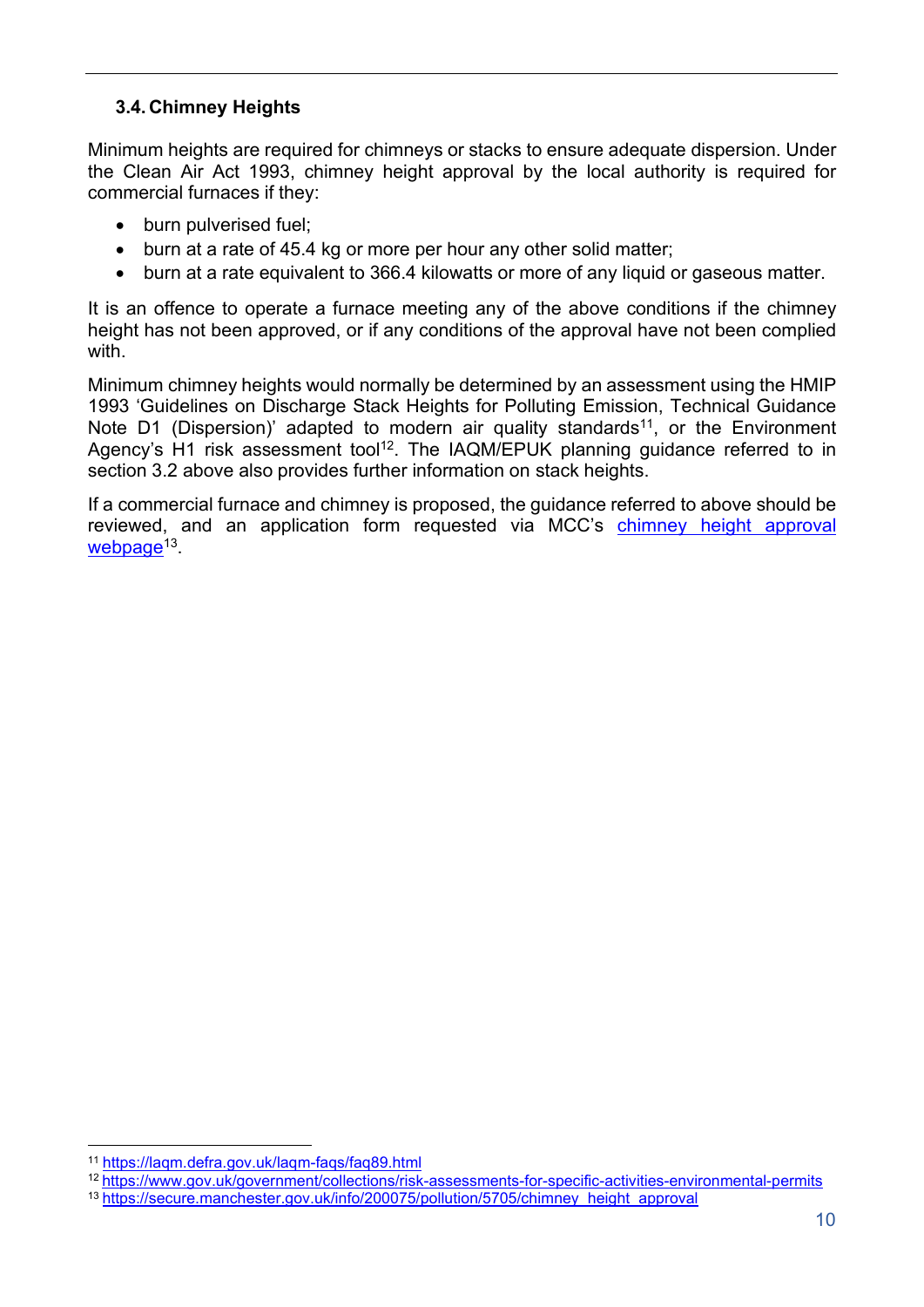## **APPENDIX I**

<span id="page-10-0"></span>

Map 1 – Manchester section of GM Air Quality Management Area (AQMA)<sup>14</sup>

<sup>14</sup> <https://uk-air.defra.gov.uk/aqma/maps/>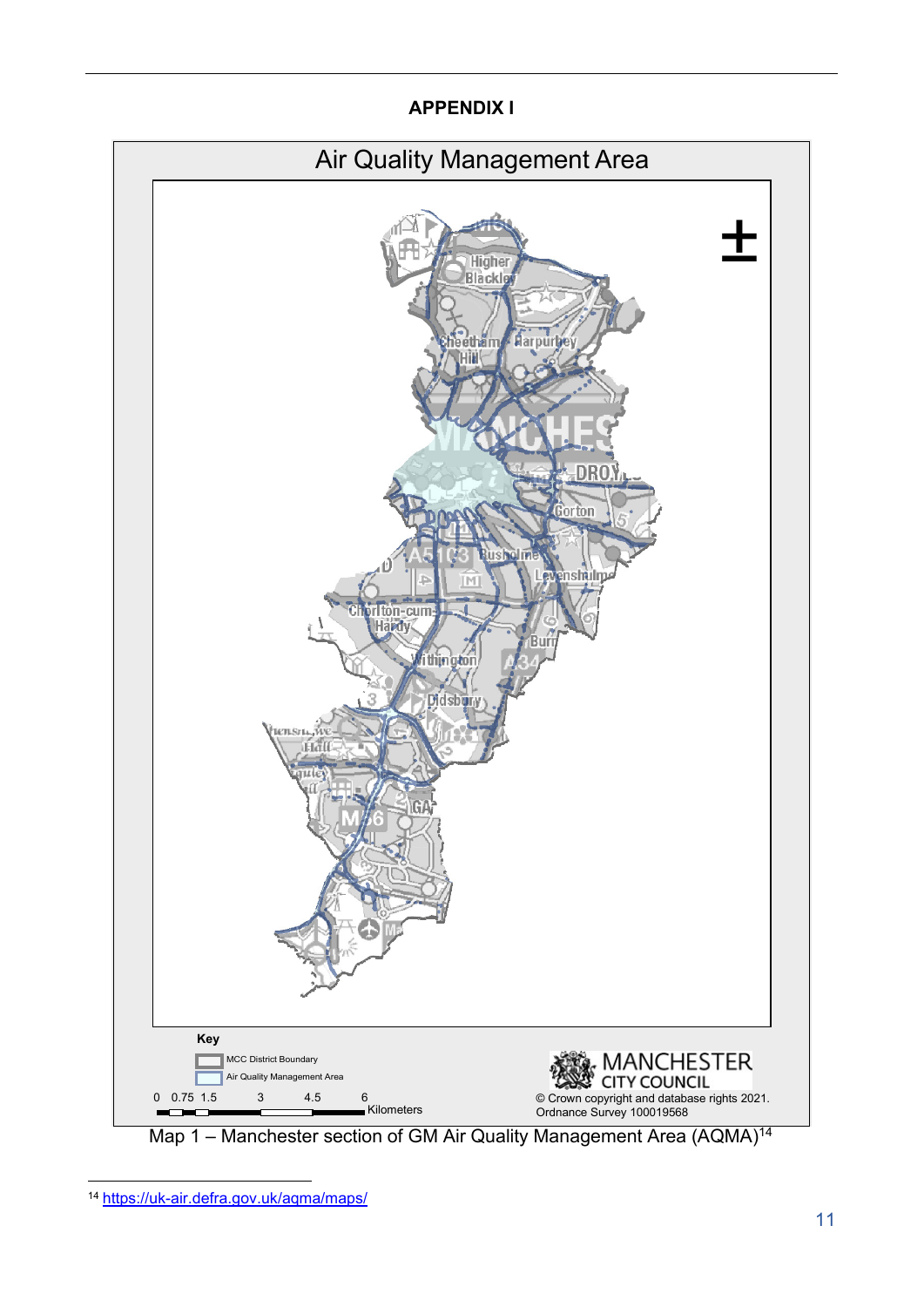## **APPENDIX II**

#### <span id="page-11-0"></span>**Summary of Guidance On The Assessment Of Dust From Demolition And Construction - February 2014 (v1.1)**

Institute of Air Quality Management <https://iaqm.co.uk/guidance/>

**Potential Impacts:** The main air quality impacts that may arise during demolition and construction activities are:

- 1. dust deposition, resulting in the soiling of surfaces;
- 2. visible dust plumes, which are evidence of dust emissions;
- 3. elevated PM10 concentrations, as a result of dust generating activities on site (most of this will be in the coarse (PM2.5-10) fraction); and
- 4. an increase in concentrations of airborne particles and nitrogen dioxide due to exhaust emissions from diesel powered vehicles and equipment used on site (nonroad mobile machinery) and vehicles accessing the site.

**Exhaust emissions from on-site plant:** Non-road mobile machinery (NRMM) and site traffic are unlikely to significantly impact local air quality. For site plant and on-site traffic, consideration should be given to the number of plant/vehicles and their operating hours and locations to assess whether a significant effect is likely to occur.

**Site traffic on the public highway**: If this cannot be scoped out (for example by using the EPUK's criteria), then it should be assessed using the same methodology and significance criteria as operational traffic impacts.

**Receptors:** Include humans, some sensitive premises/operations, ecological.

**Risk of Dust Emissions:** The risk of emissions is related to:

- activities being undertaken (demolition, number of vehicles and plant etc.)
- duration of these activities
- size of the site
- meteorological conditions (wind speed, direction and rainfall)
- proximity of receptors to the activities
- adequacy of the mitigation measures applied to reduce or eliminate dust
- sensitivity of the receptors to dust

**Assessment Procedure:** Activities on construction sites are divided into four types to reflect their different potential impacts:

- demolition
- earthworks
- construction
- trackout

The assessment methodology considers three dust impacts:

- annoyance due to dust soiling
- $\bullet$  the risk of health effects due to an increase in exposure to PM<sub>10</sub>
- harm to ecological receptors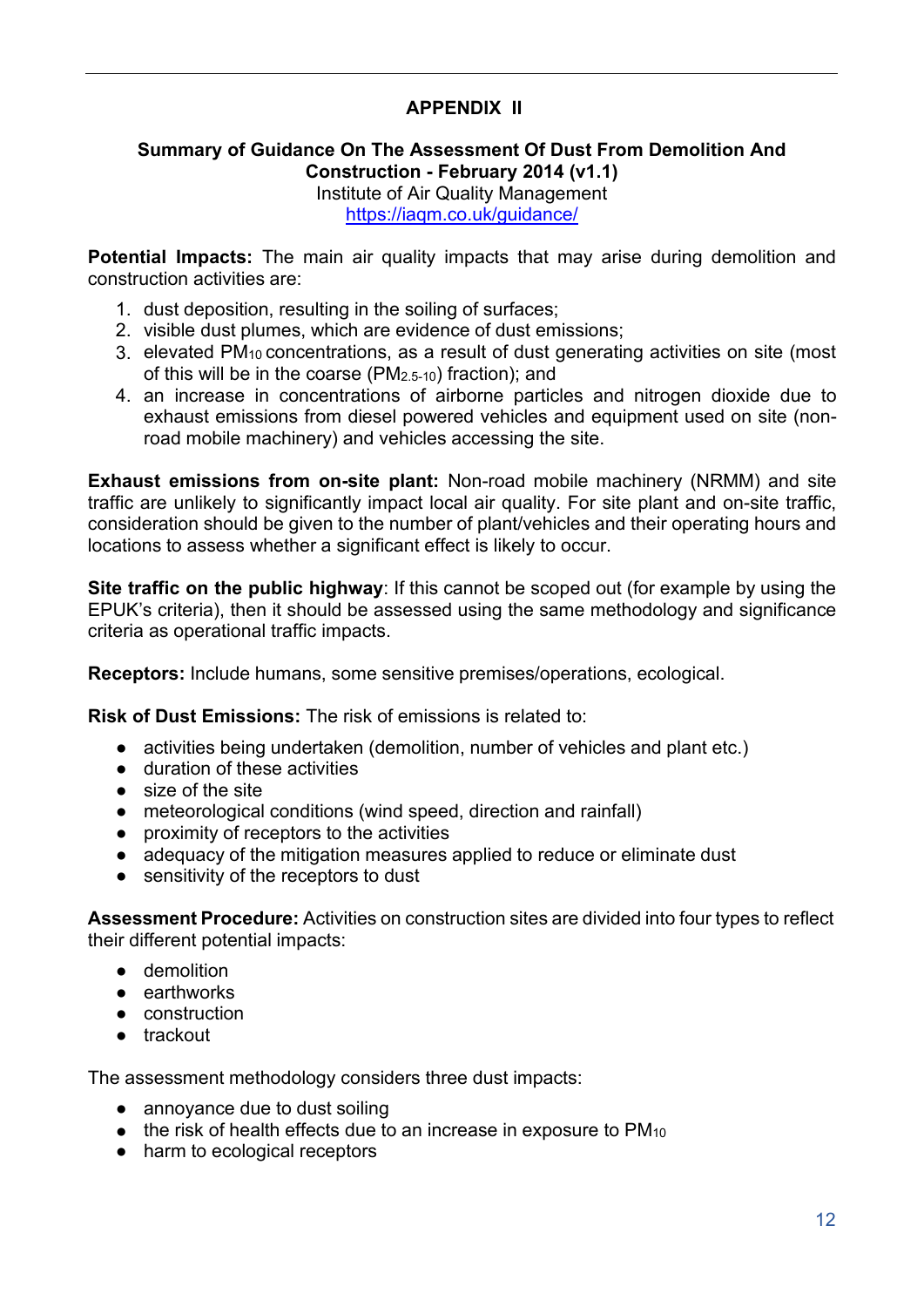The assessment is used to define appropriate mitigation measures to ensure that there will be no significant effect.

**STEP 1**: Screen the requirement for a more detailed assessment. No further assessment is required if there are no receptors within a certain distance of the works (350m for human receptor).

**STEP 2:** Assess the risk of dust impacts. This is done separately for each of the four activities (demolition; earthworks; construction; and trackout) and takes account of:

- the scale and nature of the works, which determines the potential dust emission magnitude (**STEP 2A**); and
- the sensitivity of the area (**STEP 2B**).

These factors are combined in **STEP 2C** to give the risk of dust impacts. Risks are described in terms of there being a low, medium or high risk of dust impacts for each of the four activities. Where there are low, medium or high risks then site-specific mitigation will be required.

**STEP 3**: Determine the site-specific mitigation for each of the four potential activities in **STEP 2.** This will be based on the risk of dust impacts identified in **STEP 2**.

**STEP 4**: Examine the residual effects, determine whether these are significant.

**STEP 5:** Prepare the dust assessment report; provide sufficient information for a third party to determine how the emission magnitude and sensitivity of the area, and hence the risk, have been determined. This text could be accompanied by Tables 1, 5 and 10 from the guidance to show the dust emission magnitude, the sensitivity of the area and the risk of impacts without mitigation. Detail the site-specific mitigation required to ensure there is no significant effect, and state why particular choices have been made.

#### **Examples of Mitigation Measures (risk-dependent, refer to tables in guidance (p.24 onwards)):**

Communications:

- Stakeholder communications plan
- Display site and office air quality contact details

Dust Management:

- Dust Management Plan (DMP), may include monitoring
- Site Management, including complaints and liaison with other nearby high risk sites

Site preparation & maintenance:

- Site layout: locate machinery and dust causing activities away from receptors
- Screens or barriers around site or dusty activities
- Avoid site runoff of water or mud
- Remove/cover/seed/fence dust causing materials

Operating vehicle/machinery and sustainable travel:

- Maintain NRMM to relevant standards
- No idling vehicles
- Mains electricity or battery powered equipment instead of diesel/petrol generators
- Maximum speed limit on unsurfaced areas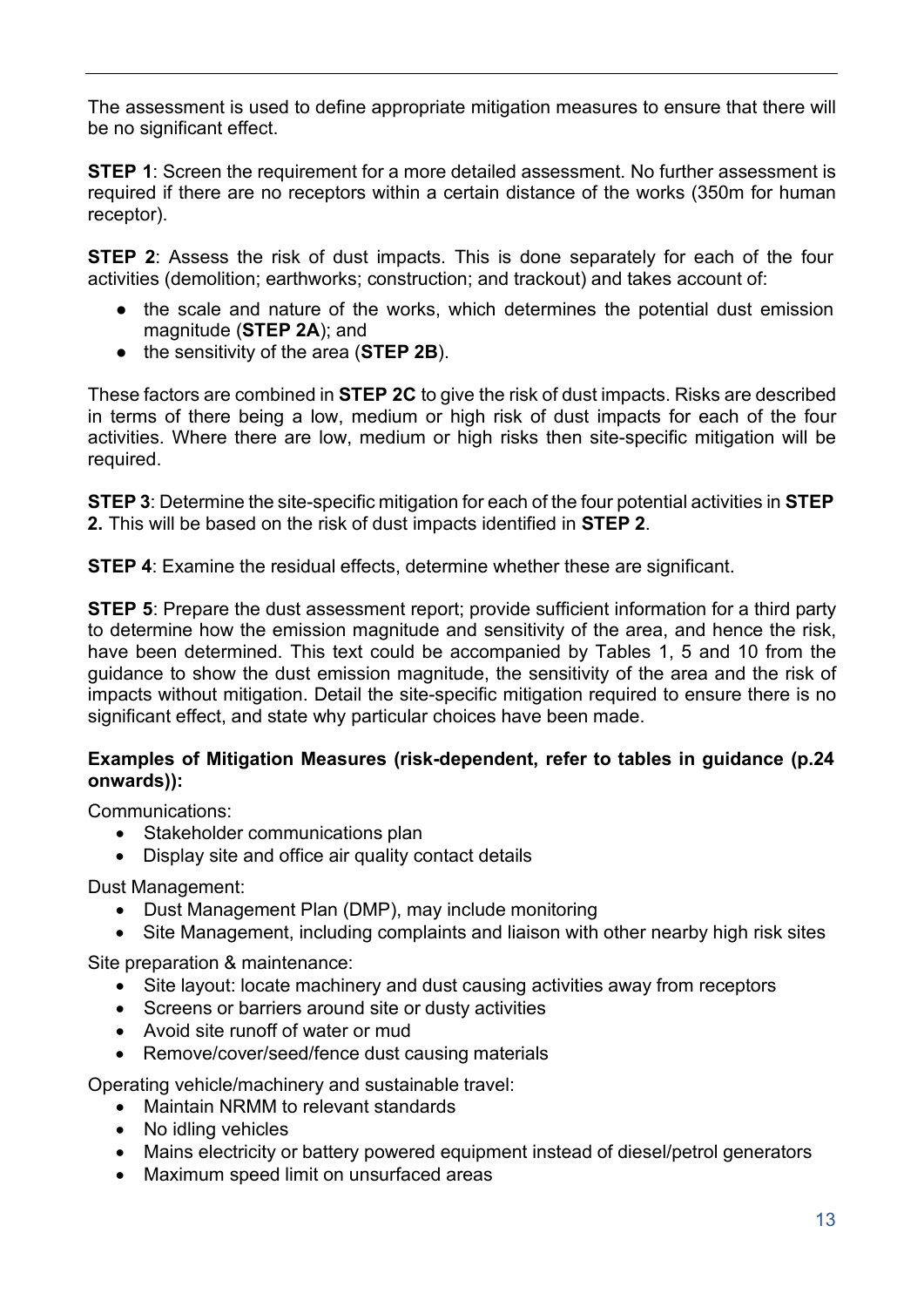- Sustainable delivery of goods and materials
- Travel Plan for site operatives

Operations:

- Dust suppression on equipment
- Water supply for dust suppression, non-potable where possible
- Covered chutes/conveyors/skips
- Minimise drop heights and use fine water sprays
- Ensure equipment is readily available on site to clean dry spillages

Waste management:

• No bonfires or burning waste.

Demolition-specific measures:

- Internal strip before demolition
- Water suppression during demolition
- Avoid explosive blasting
- Bag and remove any biological debris / damp down before demolition

Earthworks-specific measures:

- Re-vegetate earthworks, stockpiles etc to stabilise as soon as practicable
- Store sand etc in bunds and do not allow to dry out
- Deliveries of bulk cement etc in enclosed tankers, store in silos with emission control systems
- Store smaller supplies of fine powder materials appropriately to prevent dust

Trackout-specific measures:

- Water-assisted dust sweepers on access and local roads where necessary
- Avoid dry sweeping of large areas
- Cover vehicles entering and leaving site
- Inspect on-site haul routes and repair surfaces record in site log book
- Install hard surfaced haul routes and damp down
- Install wheel wash system and ensure adequate area hard surfaced road between the facility and site exit
- Locate access gates at least 10 m from receptors where possible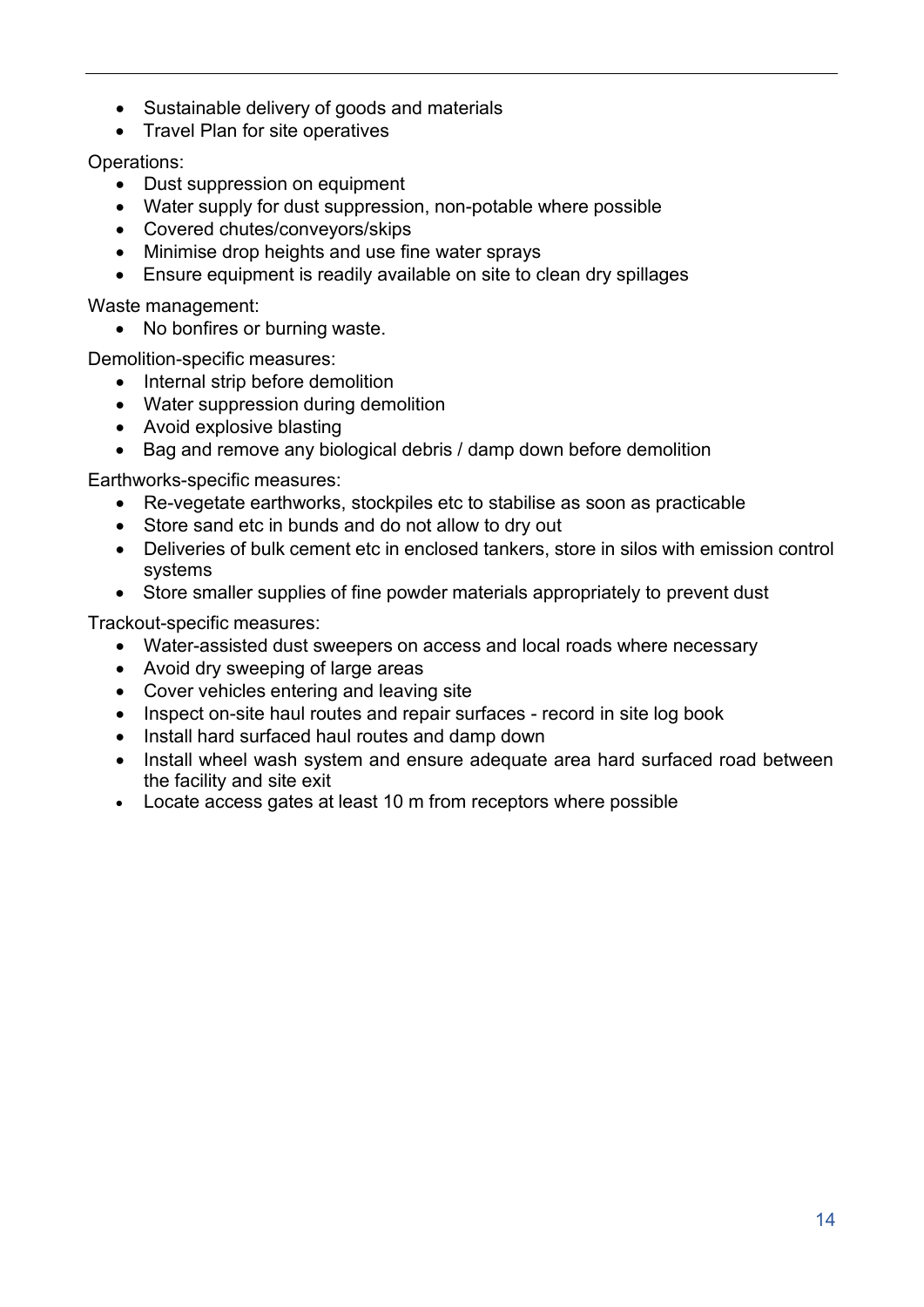## **APPENDIX III**

## <span id="page-14-0"></span>**Summary of Land-Use Planning & Development Control: Planning For Air Quality**

January 2017 Environmental Protection UK and the Institute of Air Quality Management <https://iaqm.co.uk/guidance/>

**Approach to Reducing Emissions and Impacts:** Consider "major" developments (T&CP  $Act^{15})$  including developments where:

- $\bullet$  The number of dwellings is 10 or above;
- The residential development is carried out on a site of more than 0.5ha where the number of dwellings is unknown;
- The provision of more than 1000  $m^2$  commercial floorspace; or
- Development carried out on land of 1ha or more.

**Also** consider developments which introduce new exposure into an area of existing poor air quality (e.g. an AQMA).

**Good practice principles** should be applied to all the above developments. These cover both emissions and exposure, and address both the design and operational phases.

#### **Examples:**

Design phase:

- New developments should not compromise the Council's Air Quality Action Plan.
- New developments should not create a new "street canyon" or inhibit effective dispersion.
- Delivering sustainable development should be the key theme of any application.
- New development should be designed to minimise public exposure to pollution sources.

Operational phase:

- EV chargepoints.
- Travel plan.
- Gas boilers/CHP plant to meet minimum standards.
- A presumption should be to use natural gas-fired installations. Where biomass is proposed within an urban area it is to meet minimum standards.

**Offsetting Emissions** based on the "damage cost approach" used by Defra:

- Identify additional trip rates and average distance travelled.
- Calculate additional emissions of  $NO<sub>x</sub>$  and  $PM<sub>10</sub>$  from EFT.
- Calculate emissions over 5 years.
- Use HM Treasury and Defra IGCB damage cost approach to provide a valuation of the excess emissions.
- Financial commitment required for offsetting emission reductions / planning gain.
- Examples of contributions to:
	- Car clubs
	- Low emission vehicle refuelling infrastructure
	- Uptake of low emission vehicles
	- Low emission public transport options

<sup>15</sup> [https://www.legislation.gov.uk/uksi/2015/595/pdfs/uksi\\_20150595\\_en.pdf](https://www.legislation.gov.uk/uksi/2015/595/pdfs/uksi_20150595_en.pdf)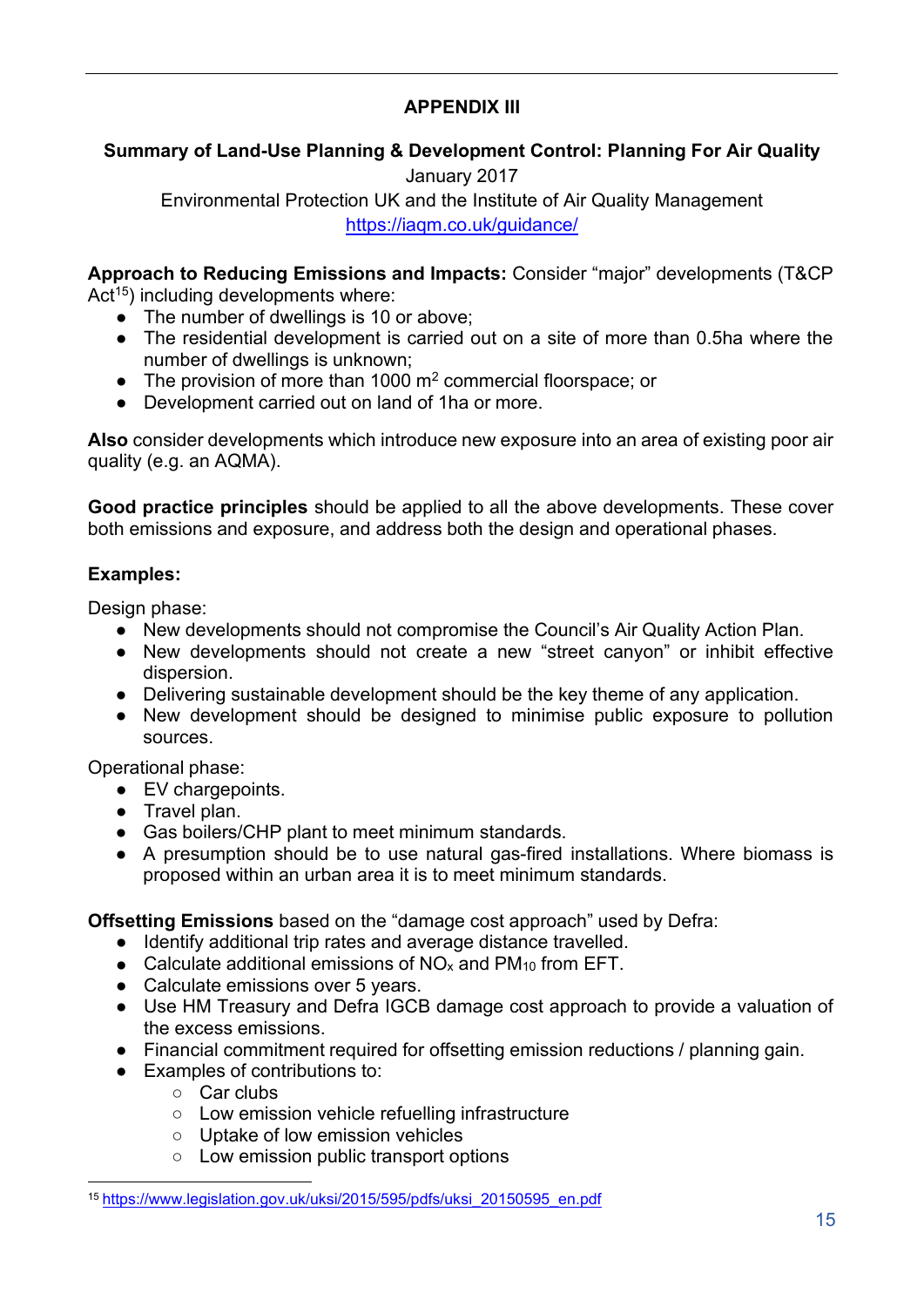- Cycling and walking infrastructure
- Measures to offset emissions may also be applied as post assessment mitigation.

## **Undertaking an Air Quality Assessment**

Stage 1 Criteria to Proceed to Stage 2:

A. If **any** of the following apply:

- 10 or more residential units or a site area of more than 0.5ha
- more than 1,000 m2 of floor space for all other uses or a site area greater than 1ha

#### B. **Coupled with any** of the following:

- the development has more than 10 parking spaces
- the development will have a centralised energy facility or other centralised combustion process

Note: Consideration should still be given to the potential impacts of neighbouring sources on the site, even if an assessment of impacts of the development on the surrounding area is screened out.

The criteria in Table 6.2 below provide specific guidance for when an air quality assessment is likely to be required:

#### **Table 6.2: Indicative criteria for requiring an air quality assessment**

| The development will:                                                                                                                                                                                                                                                          | Indicative Criteria to Proceed to an Air Quality Assessment <sup>a</sup>                                                                                                                                                                                                                                                                                                                                                               |  |
|--------------------------------------------------------------------------------------------------------------------------------------------------------------------------------------------------------------------------------------------------------------------------------|----------------------------------------------------------------------------------------------------------------------------------------------------------------------------------------------------------------------------------------------------------------------------------------------------------------------------------------------------------------------------------------------------------------------------------------|--|
| 1. cause a significant change in Light Duty Vehicle (LDV)<br>traffic flows on local roads with relevant receptors. (LDV<br>= cars and small vans <3.5t gross vehicle weight).                                                                                                  | A change of LDV flows of:<br>more than 100 AADT within or adjacent to an AQMA<br>more than 500 AADT elsewhere.                                                                                                                                                                                                                                                                                                                         |  |
| 2. cause a significant change in Heavy Duty Vehicle (HDV)<br>flows on local roads with relevant receptors. (HDV =<br>goods vehicles + buses > 3.5t gross vehicle weight).                                                                                                      | A change of HDV flows of:<br>more than 25 AADT within or adjacent to an AQMA<br>more than 100 AADT elsewhere.                                                                                                                                                                                                                                                                                                                          |  |
| 3. realign roads, i.e. changing the proximity of receptors<br>to traffic lanes.                                                                                                                                                                                                | Where the change is 5m or more and the road is within<br>an AQMA.                                                                                                                                                                                                                                                                                                                                                                      |  |
| 4. introduce a new junction or remove an<br>existing junction near to relevant receptors.                                                                                                                                                                                      | Applies to junctions that cause traffic to significantly change<br>vehicle accelerate/decelerate, e.g. traffic lights, or roundabouts.                                                                                                                                                                                                                                                                                                 |  |
| 5. introduce or change a bus station.                                                                                                                                                                                                                                          | Where bus flows will change by:<br>more than 25 AADT within or adjacent to an AQMA<br>÷,<br>more than 100 AADT elsewhere.<br>÷,                                                                                                                                                                                                                                                                                                        |  |
| 6. have an underground car park with extraction system.                                                                                                                                                                                                                        | The ventilation extract for the car park will be within 20 m of a<br>relevant receptor.<br>Coupled with the car park having more than 100 movements<br>per day (total in and out).                                                                                                                                                                                                                                                     |  |
| 7. have one or more substantial combustion processes,<br>where there is a risk of impacts at relevant receptors.<br>NB. this includes combustion plant associated with<br>standby emergency generators (typically associated with<br>centralised energy centres) and shipping. | Typically, any combustion plant where the single or combined<br>NO emission rate is less than 5 mg/sec <sup>a</sup> is unlikely to give rise<br>to impacts, provided that the emissions are released from a<br>vent or stack in a location and at a height that provides<br>adequate dispersion.<br>In situations where the emissions are released close to buildings<br>with relevant receptors, or where the dispersion of the plume |  |
|                                                                                                                                                                                                                                                                                | may be adversely affected by the size and/or height of adjacent<br>buildings (including situations where the stack height is lower<br>than the receptor) then consideration will need to be given to<br>potential impacts at much lower emission rates.                                                                                                                                                                                |  |
|                                                                                                                                                                                                                                                                                | Conversely, where existing nitrogen dioxide concentrations are<br>low, and where the dispersion conditions are favourable, a<br>much higher emission rate may be acceptable.                                                                                                                                                                                                                                                           |  |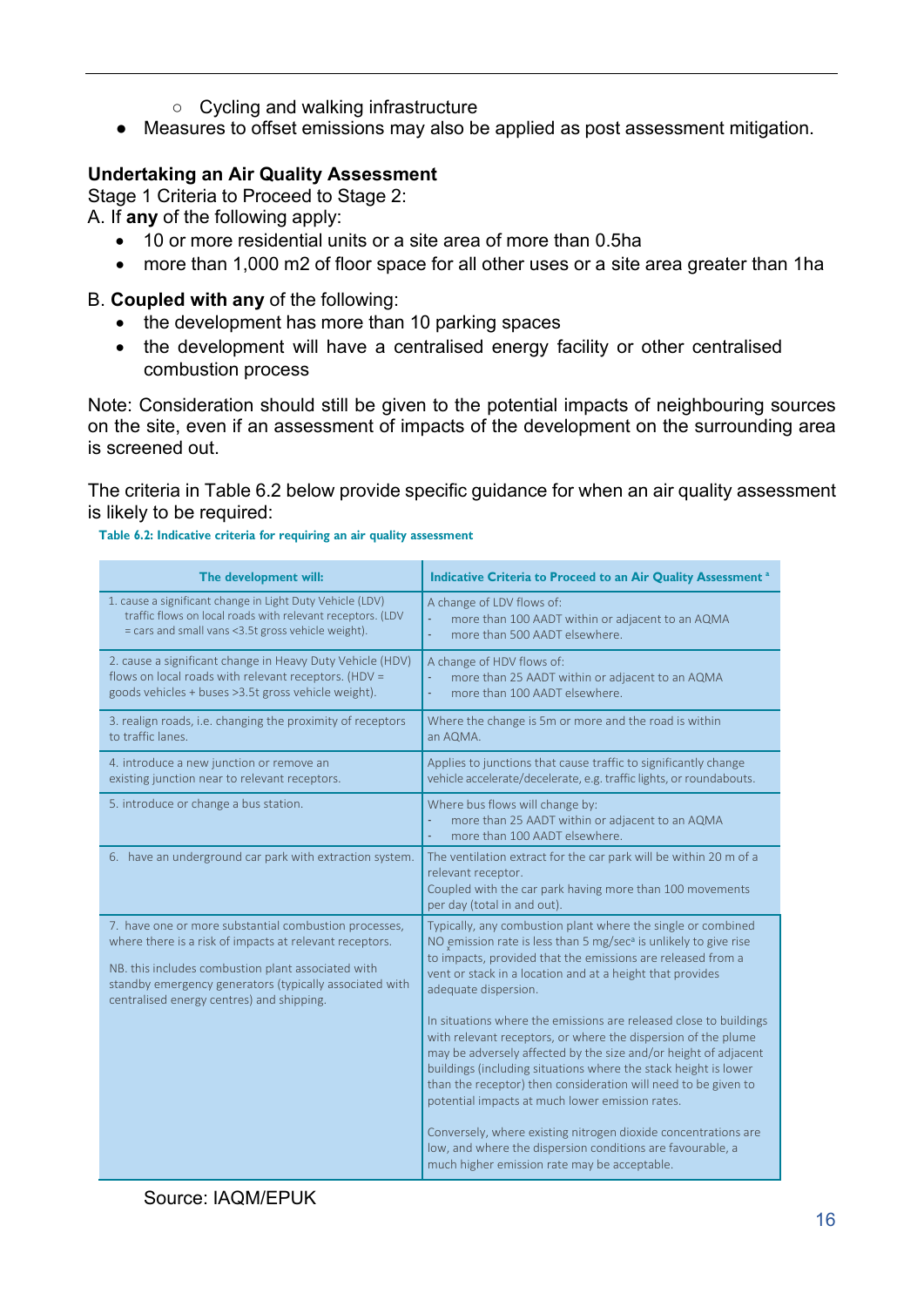Where an air quality assessment is identified as being required, then this may take the form of either a Simple Assessment or a Detailed Assessment:

- **Simple Assessment:** Relies on already published information and without quantification of impacts. Used where it will clearly suffice for the purposes of reaching a conclusion on the significance of effects on local air quality.
- **Detailed Assessment:** Completed with the aid of a predictive technique, such as a dispersion model.

**Assessment methodology** should be agreed with the local authority and include 3 basic steps:

i. Assess the existing air quality in the study area (existing baseline);

ii. Predict the future air quality without the development in place (future baseline which may or may not include the contribution of committed development);

iii. Predict the future air quality with the development in place (with development).

The possibility of cumulative impacts should also be considered, and most assessments are carried out for the first year of the proposed development's use as this will generally represent the worst-case scenario. In some cases it may be appropriate to carry out air quality monitoring.

**Assessment report** should contain the following:

- a. Relevant details of the proposed development.
- b. The policy context for the assessment.
- c. Description of the relevant air quality standards and objectives.
- d. The basis for determining significance of effects arising from the impacts.
- e. Details of the assessment methods.
- f. Model verification.
- g. Identification of sensitive locations.
- h. Description of baseline conditions.
- i. Assessment of impacts.
- j. Description of construction phase impacts.
- k. Cumulative impacts and effects.
- l. Mitigation measures. **Even where the effect is judged to be insignificant, consideration should be given to the application of good design and good practice measures.**
- m. Summary of the assessment results.

The suggested framework for describing impacts on air quality is set out in Table 6.3 below and the guidance document includes explanatory notes for its use:

**Table 6.3:Impact descriptors forindividualreceptors.**

|                                                                                | % Change in concentration relative to Air Quality Assessment Level (AQAL) |                    |                    |                    |  |
|--------------------------------------------------------------------------------|---------------------------------------------------------------------------|--------------------|--------------------|--------------------|--|
| Long term average<br><b>Concentration at</b><br>receptor in assessment<br>year |                                                                           | $2 - 5$            | $6 - 10$           | >10                |  |
| 75% or less of AQAL                                                            | <b>Negligible</b>                                                         | <b>Negligible</b>  | Slight             | Moderate           |  |
| 76-94% of AQAL                                                                 | <b>Negligible</b>                                                         | Slight             | Moderate           | Moderate           |  |
| 95-102% of AQAL                                                                | Slight                                                                    | Moderate           | Moderate           | <b>Substantial</b> |  |
| 103-109% of AQAL                                                               | Moderate                                                                  | Moderate           | <b>Substantial</b> | <b>Substantial</b> |  |
| 110% or more of AQAL                                                           | <b>Moderate</b><br>110111777117                                           | <b>Substantial</b> | <b>Substantial</b> | <b>Substantial</b> |  |

Source: IAQM/EPUK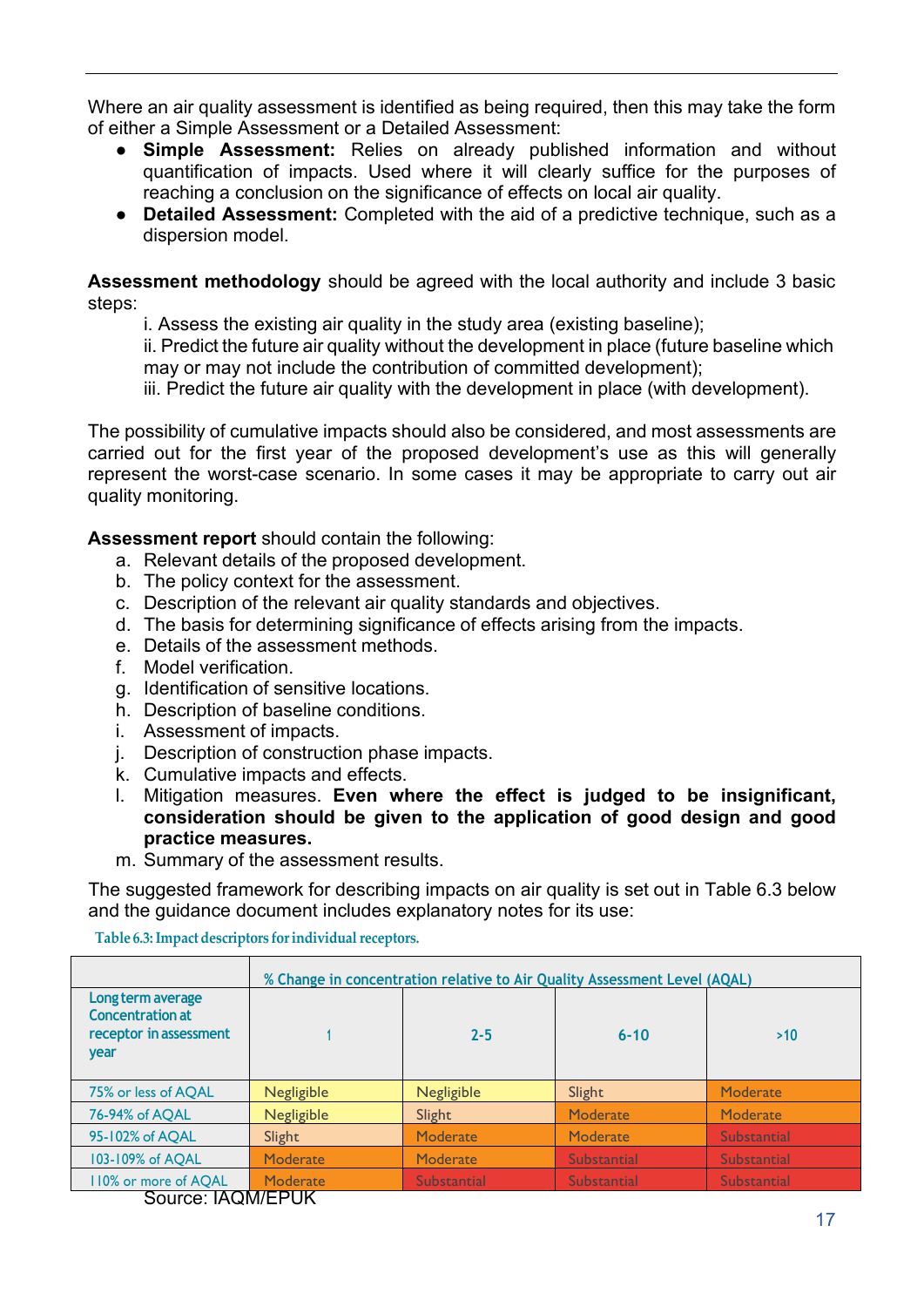Table 6.3 is only designed to be used with annual mean concentrations, however the guidance explains how the objective value for the daily mean PM10 concentration can be translated into an equivalent annual mean value for the AQAL.

#### **Assessing Significance**

Impacts on air quality will have an effect on human health that can be judged as 'significant' or 'not significant'. An impact is the change in the concentration of an air pollutant, as experienced by a receptor. This may have an effect on the health of a human receptor, and the significance of this effect requires judgement. The assessor will need to consider the number of people exposed to impacts in the various different categories of severity, in order to reach a conclusion on the significance of effect. Where the baseline concentrations are close to the objective value at a receptor, but not exceeding it, a case may be made for the development's predicted contribution being significant.

Disputes between the air quality assessor and the local authority's air quality specialist may arise where impacts are not unequivocally 'not significant'. Such disputes may be dealt with by the planning committee and/or a planning inspector following a planning appeal. A significant air quality effect is not, of itself, a reason for refusal of a planning application.

#### **Occupational exposure**

For people working at new developments in a situation where the air quality is such that an air quality objective at the building façade is not met, the effect on workers cannot necessarily be judged as significant as occupational exposure standards are different, although any assessment may wish to draw attention to the undesirability of the exposure.

#### **Mitigating Impacts**

The type of measures proposed to reduce air quality impacts will depend on the nature and scale of the proposed development, for example:

- Small number of new residential units in an area of high pollutant concentrations: examine design and ventilation arrangements.
- Larger development with greater impact on air quality: wider measures, e.g. improvements in the emissions from public transport, funding for traffic management measures.
- Large industrial developments subject to control under the Environmental Permitting Regulations: conform to best practice within the relevant sector. Increasing stack height may be one option for reducing impacts at specific receptors. For smaller developments with combustion sources, optimise the stack location and height such that dispersion is enhanced.

Even where developments are proposed outside of AQMAs, and where pollutant concentrations are predicted to be below the objectives/limit values, the proposed development should incorporate good design principles and best practice measures.